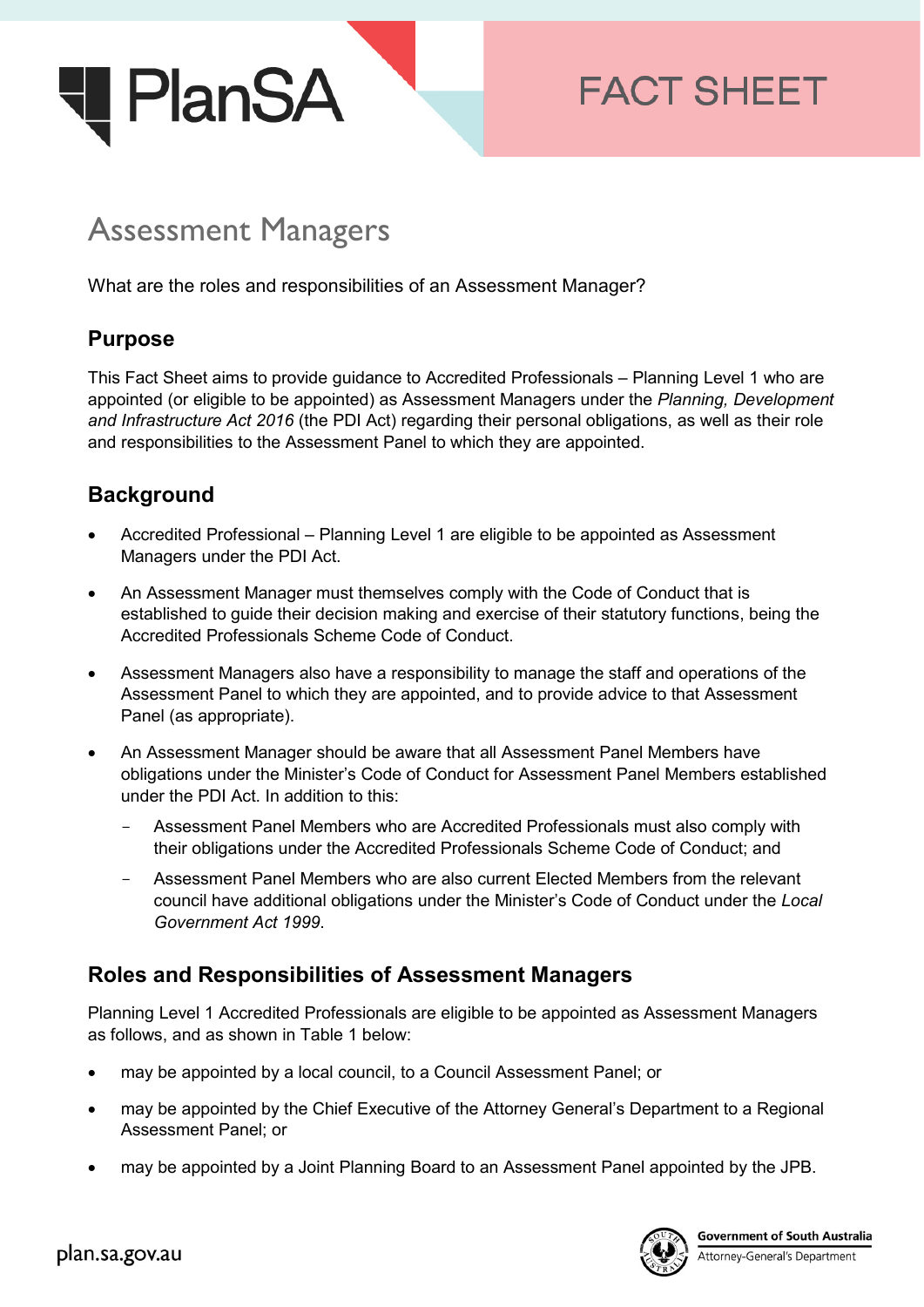Each Assessment Panel under the PDI Act must have an Assessment Manager appointed (a person may be appointed as the Assessment Manager for more than one Assessment Panel).

## **Development Assessment**

Appointment as an Assessment Manager includes acting as a relevant authority for the purpose of development assessment, in the circumstances provided under the PDI Act. In exercising these functions, an Assessment Manager must act in their own professional capacity, and is not subject to the direction of an Assessment Panel or any other person.

Further information regarding the development assessment functions of an Assessment Manager (and a comparison with development assessment functions of the Assessment Panel) are provided in the [Relevant Authorities Flowchart](https://plan.sa.gov.au/__data/assets/pdf_file/0011/283799/Flowchart_-_Relevant_Authorities.pdf) located on the PlanSA Website.

## **Management of Assessment Panels**

In addition to undertaking development assessment functions, an Assessment Manager is also responsible for managing the staff and operations of the Assessment Panel to which they are appointed, and for providing advice to that Assessment Panel (as appropriate).

In order to fulfil these functions, an Assessment Manager may be required to provide advice and guidance to Assessment Panel Members in relation to governance and probity matters to ensure the proper exercise of the Assessment Panel's functions.

| <b>Assessment Panel</b>                         | Panel<br><b>Constituted</b><br>Вy                          | <b>Panel Members</b><br><b>Appointed By</b>                             | <b>Assessment</b><br><b>Manager Appointed</b><br><b>By</b>             | <b>Assessment</b><br><b>Manager Reports</b><br>Т٥                                |
|-------------------------------------------------|------------------------------------------------------------|-------------------------------------------------------------------------|------------------------------------------------------------------------|----------------------------------------------------------------------------------|
| Council Assessment<br>Panel                     | Council                                                    | Council                                                                 | Chief Executive of<br>Council                                          | Chief Executive of<br>the Council                                                |
| Regional<br>Assessment Panel                    | Minister (at the<br>request of the<br><b>RAP Councils)</b> | <b>RAP Councils</b><br>(under a scheme)<br>approved by the<br>Minister) | Chief Executive of<br>the Department (on<br>advice of RAP<br>Councils) | Chief Executive of<br>the Department (to<br><b>RAP Councils</b><br>under scheme) |
| Joint Planning Board<br><b>Assessment Panel</b> | Joint Planning<br>Board                                    | Joint Planning<br>Board                                                 | Joint Planning Board                                                   | Joint Planning<br>Board                                                          |

*Table 1 – Assessment Panels and Assessment Managers Appointment and Reporting Arrangements*

An Assessment Manager appointed to an Assessment Panel will report to the person who made their appointment, and will be responsible to that person for his or her performance.

In the case of Regional Assessment Panels, while the Assessment Manager will be appointed by the Chief Executive of the Attorney General's Department, the costs associated with the activities of a Regional Assessment Panel (and their Assessment Manager) will typically be shared between the councils for the areas in relation to which the Panel is constituted. The specific arrangements for the Regional Assessment Panel will be set out in a scheme approved and published in the gazette by the Minister at the time the Panel is constituted.



-<br>Attorney-General's Department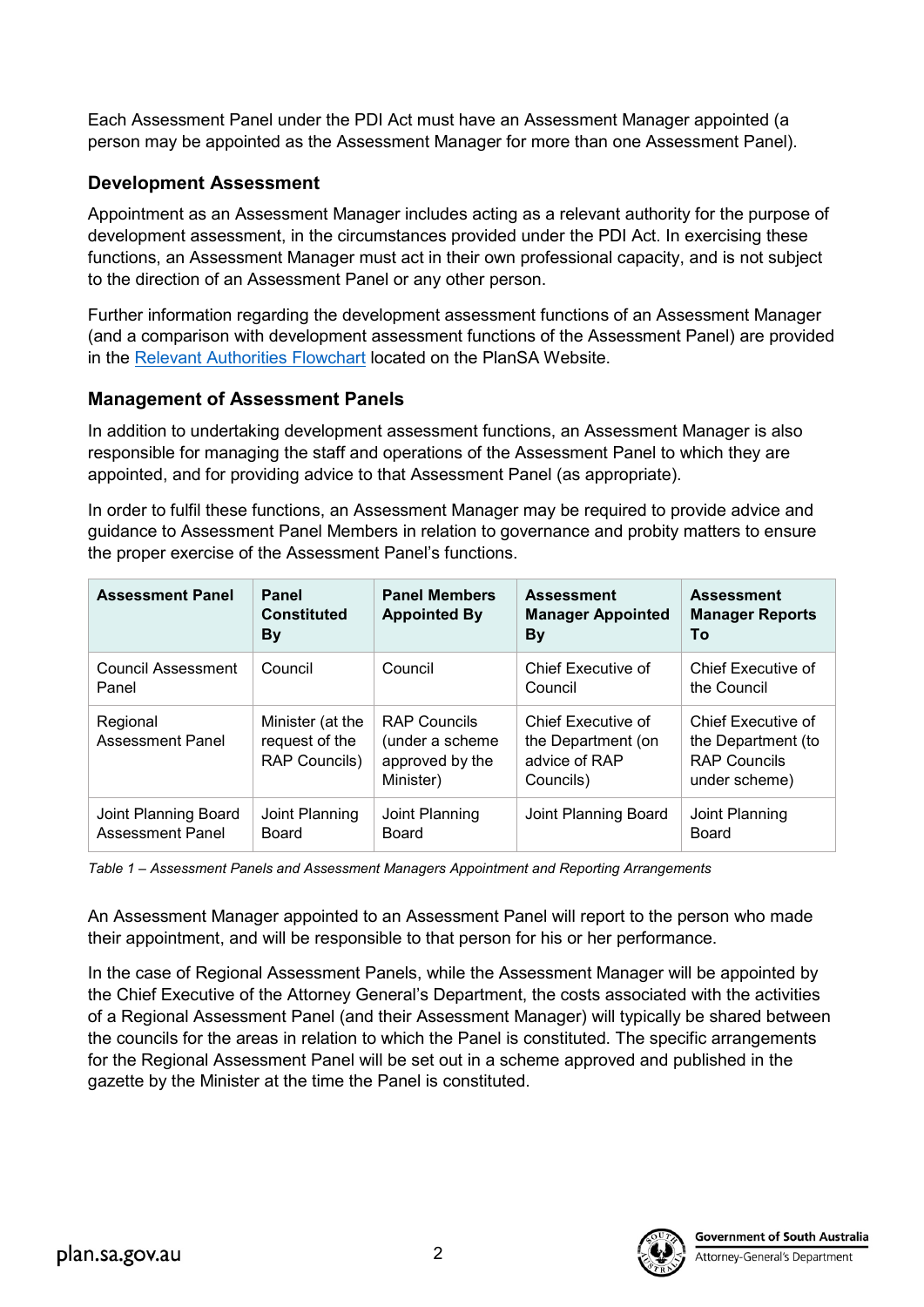# **Codes of Conduct**

### **Assessment Managers**

Like all other Accredited Professionals, Assessment Managers are required to comply with the Accredited Professional Scheme Code of Conduct established by the Minister under Schedule 3 of the PDI Act.

## **Accredited Professionals on Assessment Panels**

Assessment Panel Members who are Accredited Professionals are bound by both the Accredited Professional Scheme Code of Conduct and the Assessment Panel Member Code of Conduct established under PDI Act.

It is important for Assessment Managers to be aware of these obligations and how they relate to the functions of an Assessment Panel Member, so that the Assessment Manager can fulfil their functions of providing advice to the Panel (and its Members) as appropriate under the PDI Act.

## **Elected Members on Assessment Panels**

Assessment Panels may include one current Elected Member from the relevant council. In addition to this, former Elected Members may also be appointed to a Council Assessment Panel where the entity appointing them is satisfied that the former Elected Member is appropriately qualified to act as a member of the Assessment Panel on account of their experience in local government. In both of these cases, the Elected Member (or former Elected Member) is not required to be an Accredited Professional under the PDI Act.

However, Assessment Panel Members who are also current Elected Members from a relevant council have additional obligations under the Minister's Code of Conduct under the *Local Government Act 1999*. Further information is available in the [Fact Sheet on Elected Members](https://plan.sa.gov.au/__data/assets/pdf_file/0004/758506/Fact_Sheet_-_Elected_Members_on_Council_Assessment_Panels.pdf)  [Assessment Panels](https://plan.sa.gov.au/__data/assets/pdf_file/0004/758506/Fact_Sheet_-_Elected_Members_on_Council_Assessment_Panels.pdf) available on the PlanSA Website.

Similar to Accredited Professionals on Assessment Panels, it is important for Assessment Managers to inform themselves of the obligations of (current and former) Elected Members sitting on their Assessment Panel, so that the Assessment Manager can fulfil their functions of providing advice to the Panel (and its Members) as appropriate under the PDI Act.

# **Disclosures and Notices for Assessment Panel Members**

The requirements for financial disclosures and notices of appointment by Assessment Panel Members under the PDI Act and the *Planning, Development and Infrastructure (General) Regulations 2017* are summarised in Table 2 below.

It is important for Assessment Managers to be aware of the obligations on Assessment Panel Members to disclose financial interests in accordance with the PDI Act, as Assessment Managers may be required to record and/or report that information, as part of their responsibilities to manage the staff and operations of the Panel. The recording and reporting requirements will differ depending on the type of Assessment Panel, as detailed in Table 2.